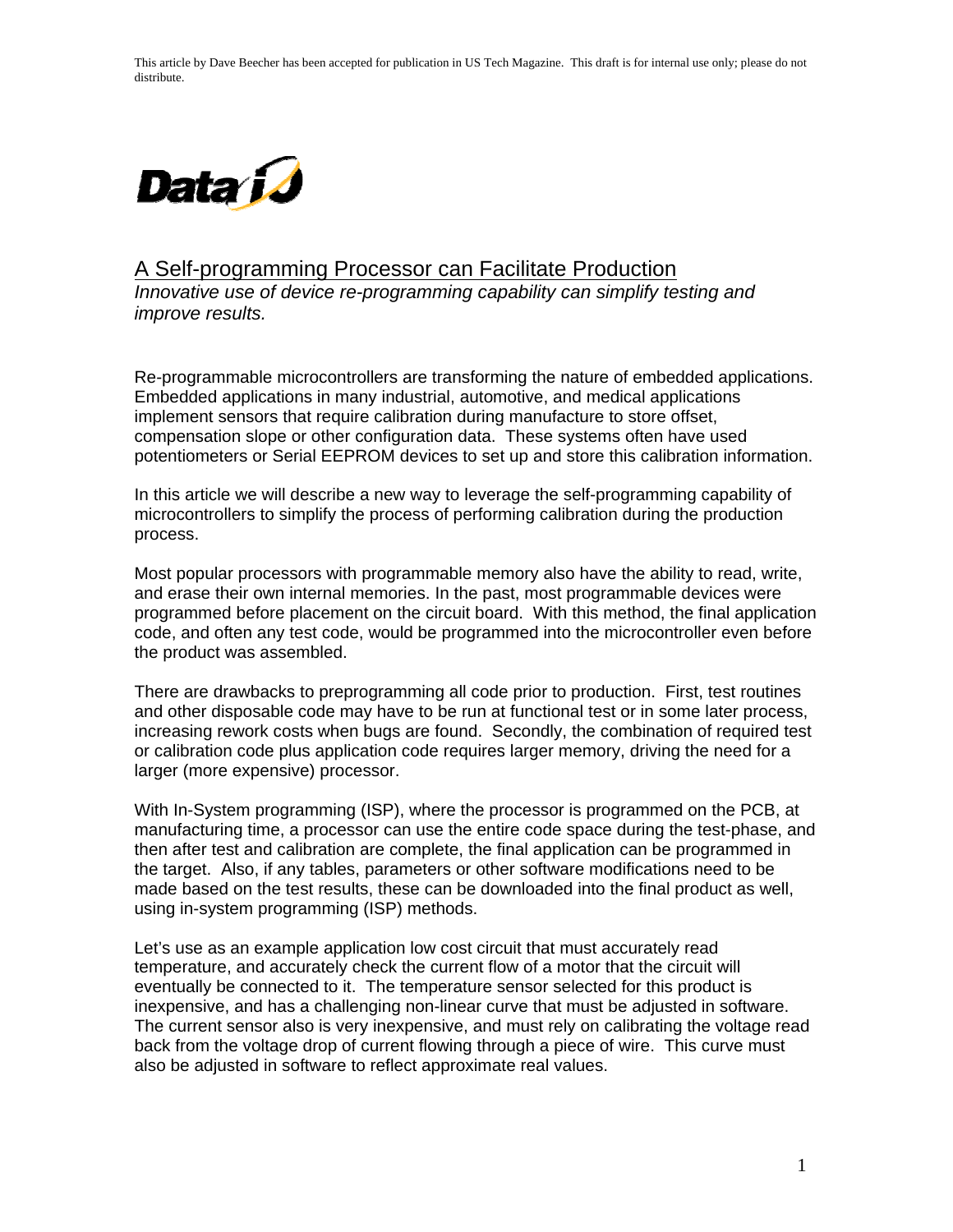The product will be built in high volumes, over 100,000 units per month. The manufacturing line beat rate allows no greater than 15 seconds at each processing step. The application code consumes 90 percent of the flash code space in the device, and all calibration values calculated by off target board application need to be stored in the processors EEPROM area.

This circuit also has some other features, some of which can aid us in production:

- TTL serial port making it to an off board connecter, or test points.
- Processor containing 1K of EEPROM and 2K of code space.
- Four 10bit A to D converters built in.

## Calibrating the Temperature Sensor

Normally to calibrate a temperature circuit, the product would sit in a thermal chamber, and be exercised through some temperature cycles. Values would be read, and adjustments made either physically (trim adjustments) or though loading calibration data into the processor. All of this calibration time is counter productive to a high speed assembly line. Because of the speed of the line, this approach is not a viable option.

Our goal then is to make the target product gather information from its sensors, store that data, and at a later time use the data to calibrate the target product. The power of a reprogrammable processor allows the product to be turned into a data collection unit during manufacturing. Later in the production line, the data collected will be analyzed externally, and the result will yield calibration values that will be used to make the product more accurate.

In the case of the temperature sensor; the product could be powered up on the assembly line, readings of the target product temperature sensor could be read at intervals and stored in the processor memory, while the product is traveling through a calibrated oven. The oven could contain temperature controlled zones, and as the product goes through the oven, it can record several values in each zone. Once the product is out of the oven, a station could read back the data out of the processor memory. When the data is extracted, since the over temperatures are fixed, any deviation from what the target product recorded is the error or the temperature sensor. Now compensation tables can be generated and stored into the target processor, along with the products final application code. The test-code that originally stored the calibration data in the oven can be discarded to recover precious memory-space in the processor. This only pieces of equipment required to perform this task would be an ISP programmer, a modified oven, and a PC attached to the programmer that has the ability to read and write from the processor memory.

## Calibrating the Current Sensor

A similar approach could be used to calibrate the current sensor. But this time instead of having the product exposed to an external stimulus such as the oven, this time we will have the target product control an external stimulus. Since our circuit has an RS232 interface, test code could be written in the target product that would send data out its RS232 port to control external devices. A test fixture could be created that connects the target RS232 port to a PLC that has the ability to set fixed current loads to the target product. When the test code runs, the target board would send out RS232 data that instructs the test fixture to switch in a load. Since the load is precise and constant, the